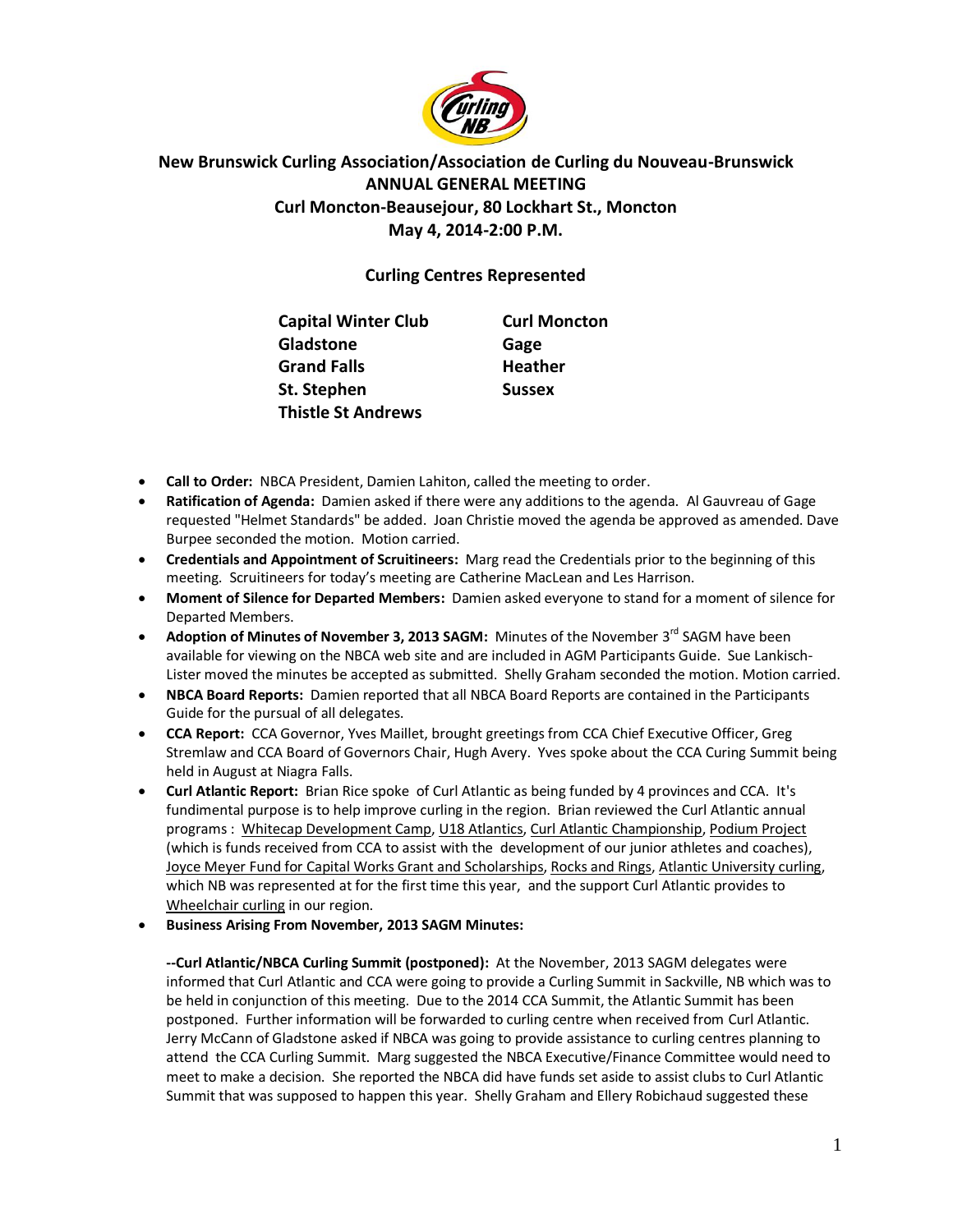funds would likely be better spent in supporting the Atlantic Summit which Brian stated would go forward next season. Marg assured that both points would be taken under advisement.

**--CCA Summit 2014:** Damien reported that it isn't too late to register to attend the 2014 CCA Summit. A link to the Summit web site is available on the NBCA web site. This event is open to anyone interested in curling, not just for club managers, presidents, ect.

**--Increased Participation Update:** This was mentioned at the November SAGM. Damien reported that this is a work in progress and that more information will be provided as it is made available.

 **Little Rock Helmets:** Damien invited Al Gauvreau of Gage to speak**.** Al reported there were a few incidents where athletes were injured on the ice. As such, Gage will be introducing mandatory helmets for Little Rocks. He wanted to know where the NBCA stood on the use of headgear. Damien asked Ron Hutton if there is a CCA standard regarding this issue. Ron suggested this be brought up at the next CCA and MA Presidents Conference Call and at the 2014 NCC. If enough MA's want to proceed with setting a standard then the CCA will get involved. Ellery Robichaud reported that he has spoken to Doug Flower of Goldline regarding this and Doug has informed Ellery that he is having problems getting a product CSA certified. Damien and Yves will initiate discussions at the CCA levels and will report back to this assembly.

## **Report from May 4 NBCA Board Meeting:**

**--2014 Players' Survey Results:** The results of the 2014 NBCPA Survey are included in the Participants Guide. Shelly Graham asked why the NBCA thinks we needed Provincial Rocks and how many events would these Rocks actually be used at. Damien answered that this is an issue that has come to the NBCA from our competitive athletes and through the Players Committee. Both rocks and ice have an impact on how close to national conditions we can get our Provincial Events. Gerry McCann and Jeff Lacey spoke to the cost of rocks. Ellery spoke to how sanding rocks will also greatly improve performance. As it may take a great deal of time before NB is in a position to purchase rocks, sanding is a good interim fix. **--Available Province of NB Grants:** Marg reported that Participants Guides include information on grant opportunities available through the Government of NB, Healthy and Inclusive Communities. She encouraged all curling centres to review the information and take advantage of the available grants.

- **2014-15 Provincial Events Schedule:** The 2014-15 NBCA Provincial Events Schedule is included in the Participants Guide. Marg requested all host curling centres provide Marg with the names and e-mail addresses of events Chairpersons as soon as possible.
- **Appointment of Auditors:** Sue Lankisch-Lister moved that accountant David H. Stewart be appointed to audit the 2013-14 NBCA finances and prepare required financial reports . Jerry McCann second the motion. Motion carried.
- **NBCA Board Elections:** Damien reported that the following individuals have agreed to let their names stand for election of the listed positions: 1st VP: Darren Eaton, 2nd VP: Catherine MacLean, NE Zone Director: Tim Grattan, South Zone Director: Dave Burpee. There are currently no nominations for the positions of Central Zone Director, NW Zone Director and SE Zone Director. Damien asked if there are any further nominations from the floor. As there are none, Damien declared the afore mentioned nominees have won by acclamation. The vacant seats will remain vacant until such time as we can find individuals to assume the positions. At this time, Damien introduced incoming President, Susan Lankisch-Lister.
- **Awards & Presentations:** Jeff Lacey, Chair of the 2014 Ford World Women's Curling Championship, was presented with the Les Harrison Volunteer of the Year Award. Marion Taylor, long time volunteer of the NBCA Technical Program, was inducted as an Honorary Life Member.
- **Ron Hutton,** outgoing CCA Governor, asked to address the assembly. Ron spoke to the new relegation rounds being introduced at the 2015 Scotties and Tankard. Ron reminded everyone that this issue has been in the making for the past 5 years but it seems that concerned parties have waited until now to express their displeasure. Ron reported that fans attending championship events has dwindled significantly over the past several years, thereby decreasing, and in some cases eliminating, income earned at these events. CCA pays our athletes to participate at National and World Championships. We are not only the only sport that does this, we are also the only curling association that does this. Due to declining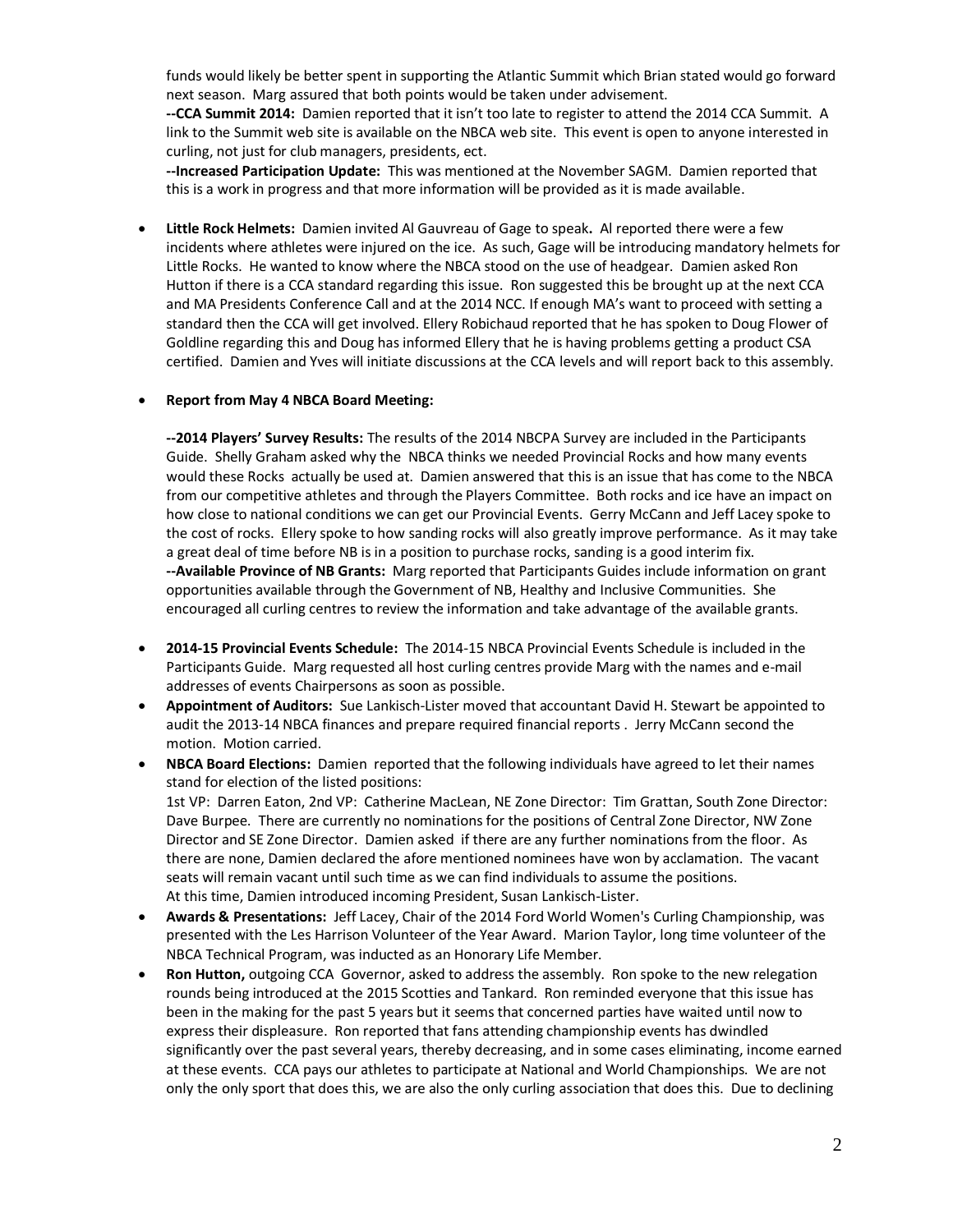income, things have to change. Les Harrison asked Ron where the issue between the CCA and OCA (Ontario) now stood. Ron reported that this most difficult situation has been resolved.

 **Adjournment:** Joan Christie moved the meeting be adjourned**.** Attendees were invited to remain for refreshments and social time.

Respectfully submitted. Marg Maranda, Executive Director

**NBCA Mission: The NBCA is a non-profit organization designed to bring together all curling centres in the province for one purpose: to provide opportunities for all residents, of any age, to participate in the sport of curling throughout their lifetime for fun, fitness and/or competition.**

**Mission de l'ACN-B: L'ACN-B est un organisme sans but lucratif dont l'objectif est de rassembler tous les centres de curling de la province afin de donner l'occasion à tous ses résidents de jouer au curling, quel que soit leur âge et peu importe s'ils pratiquent ce sport pour leur amusement, leur conditionnement physique ou la compétition.**

**NBCA Vision: The NBCA envisions to be a leading sports force within New Brunswick and throughout the Atlantic Provinces by providing growth, promotion and development opportunities to all curlers, regardless of age or physical ability, from the grassroots to the highest levels of competitive play.**